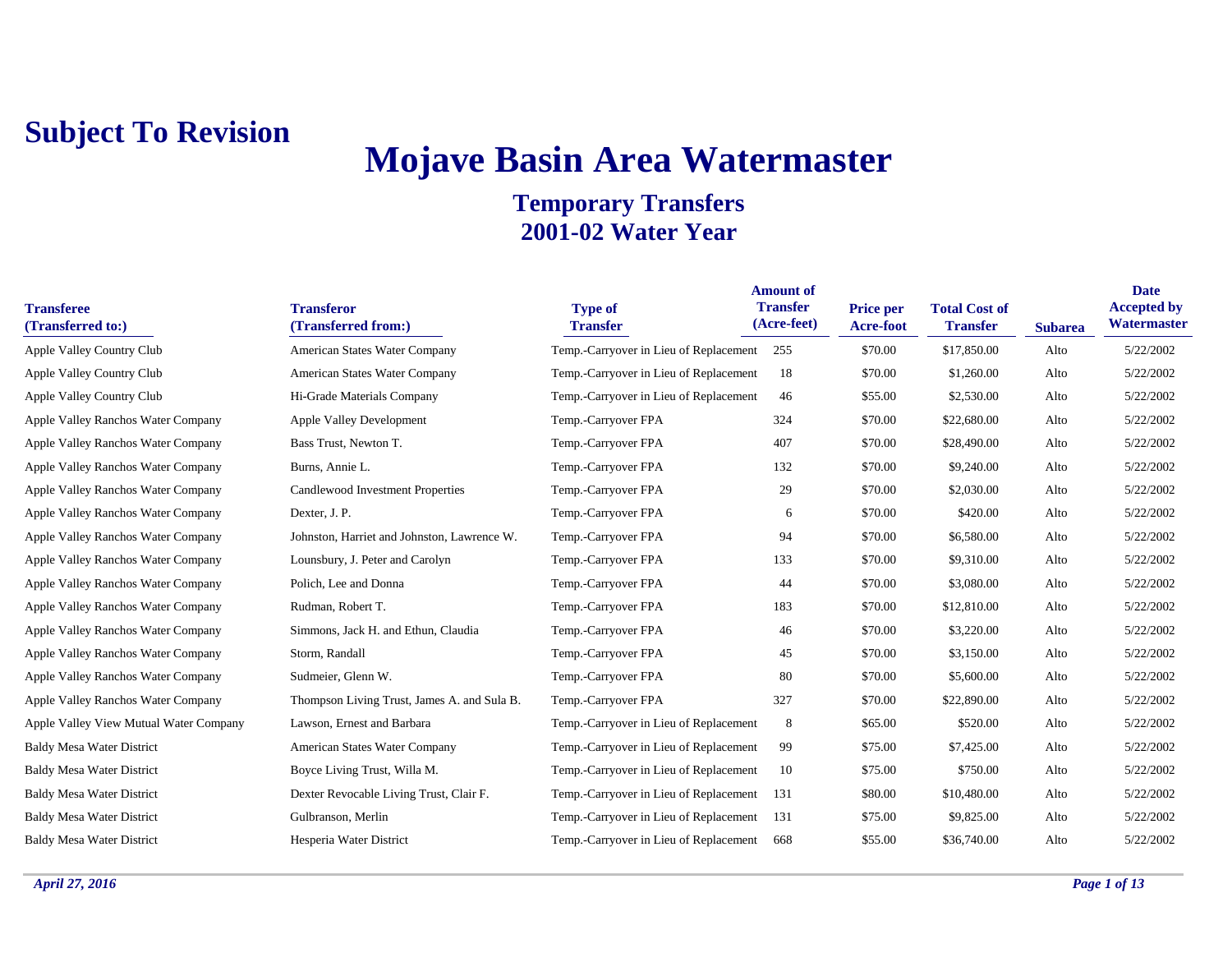# **Mojave Basin Area Watermaster**

| <b>Transferee</b><br>(Transferred to:) | <b>Transferor</b><br>(Transferred from:)    | <b>Type of</b><br><b>Transfer</b>      | <b>Amount of</b><br><b>Transfer</b><br>(Acre-feet) | Price per<br><b>Acre-foot</b> | <b>Total Cost of</b><br><b>Transfer</b> | <b>Subarea</b> | <b>Date</b><br><b>Accepted by</b><br>Watermaster |
|----------------------------------------|---------------------------------------------|----------------------------------------|----------------------------------------------------|-------------------------------|-----------------------------------------|----------------|--------------------------------------------------|
| <b>Baldy Mesa Water District</b>       | Holway, C. Robert                           | Temp.-Carryover in Lieu of Replacement | 71                                                 | \$75.00                       | \$5,325.00                              | Alto           | 5/22/2002                                        |
| <b>Baldy Mesa Water District</b>       | Low, Dean                                   | Temp.-Carryover in Lieu of Replacement | 320                                                | \$80.00                       | \$25,600.00                             | Alto           | 5/22/2002                                        |
| <b>Baldy Mesa Water District</b>       | Riverside Cement Company - Oro Grande Plant | Temp.-Carryover in Lieu of Replacement | 250                                                | \$80.00                       | \$20,000.00                             | Alto           | 5/22/2002                                        |
| <b>Baldy Mesa Water District</b>       | Thrasher, Gary                              | Temp.-Carryover in Lieu of Replacement | 150                                                | \$75.00                       | \$11,250.00                             | Alto           | 5/22/2002                                        |
| <b>Baldy Mesa Water District</b>       | Van Berg, Jack C.                           | Temp.-Carryover in Lieu of Replacement | 288                                                | \$82.50                       | \$23,760.00                             | Alto           | 5/22/2002                                        |
| <b>Baldy Mesa Water District</b>       | Wakula, John and Helen                      | Temp.-Carryover in Lieu of Replacement | 152                                                | \$75.00                       | \$11,400.00                             | Alto           | 5/22/2002                                        |
| <b>Baldy Mesa Water District</b>       | West, Carolyn and Smith, Richard            | Temp.-Carryover in Lieu of Replacement | 18                                                 | \$70.00                       | \$1,260.00                              | Alto           | 5/22/2002                                        |
| Dolch, Robert and Judy                 | Victorville, City Of                        | Temp.-Carryover in Lieu of Replacement | 6                                                  | \$0.00                        | \$0.00                                  | Alto           | 5/22/2002                                        |
| Hesperia Golf And Country Club         | Hi-Grade Materials Company                  | Temp.-Carryover in Lieu of Replacement | 11                                                 | \$55.00                       | \$605.00                                | Alto           | 5/22/2002                                        |
| Hesperia Water District                | Agcon, Inc.                                 | Temp.-Carryover FPA                    | 170                                                | \$55.00                       | \$9,350.00                              | Alto           | 5/22/2002                                        |
| Hesperia Water District                | Ben Hinkle Real Estate, Inc.                | Temp.-Carryover FPA                    | 55                                                 | \$55.00                       | \$3,025.00                              | Alto           | 5/22/2002                                        |
| Hesperia Water District                | Cramer, Margaret Muir                       | Temp.-Carryover in Lieu of Replacement | 224                                                | \$55.50                       | \$12,432.00                             | Alto           | 5/22/2002                                        |
| Hesperia Water District                | Kemper Campbell Ranch                       | Temp.-Carryover FPA                    | 221                                                | \$55.00                       | \$12,155.00                             | Alto           | 5/22/2002                                        |
| Hesperia Water District                | LHC Alligator, LLC                          | Temp.-Carryover FPA                    | 1,355                                              | \$55.00                       | \$74,525.00                             | Alto           | 5/22/2002                                        |
| Hesperia Water District                | Rancho Las Flores Ltd. Partnership          | Temp.-Carryover FPA                    | 4,462                                              | \$50.00                       | \$223,100.00                            | Alto           | 5/22/2002                                        |
| Hesperia Water District                | Rancho Las Flores Ltd. Partnership          | Temp.-Carryover in Lieu of Replacement | 315                                                | \$50.00                       | \$15,750.00                             | Alto           | 5/22/2002                                        |
| Hesperia Water District                | Son of Caduceus                             | Temp.-Carryover FPA                    | 980                                                | \$55.00                       | \$53,900.00                             | Alto           | 5/22/2002                                        |
| Hesperia Water District                | Son of Caduceus                             | Temp.-FPA                              | 980                                                | \$55.00                       | \$53,900.00                             | Alto           | 5/22/2002                                        |
| Hesperia Water District                | Summit Valley Ranch                         | Temp.-Carryover in Lieu of Replacement | 309                                                | \$55.00                       | \$16,995.00                             | Alto           | 5/22/2002                                        |
| Hesperia Water District                | <b>Thomas Farms</b>                         | Temp.-Carryover FPA                    | 189                                                | \$55.00                       | \$10,395.00                             | Alto           | 5/22/2002                                        |
| Hesperia Water District                | Thompson, Rodger                            | Temp.-Carryover FPA                    | 38                                                 | \$55.00                       | \$2,090.00                              | Alto           | 5/22/2002                                        |
| Hesperia Water District                | Vail, Joseph B. and Paula E.                | Temp.-Carryover in Lieu of Replacement | 99                                                 | \$55.00                       | \$5,445.00                              | Alto           | 5/22/2002                                        |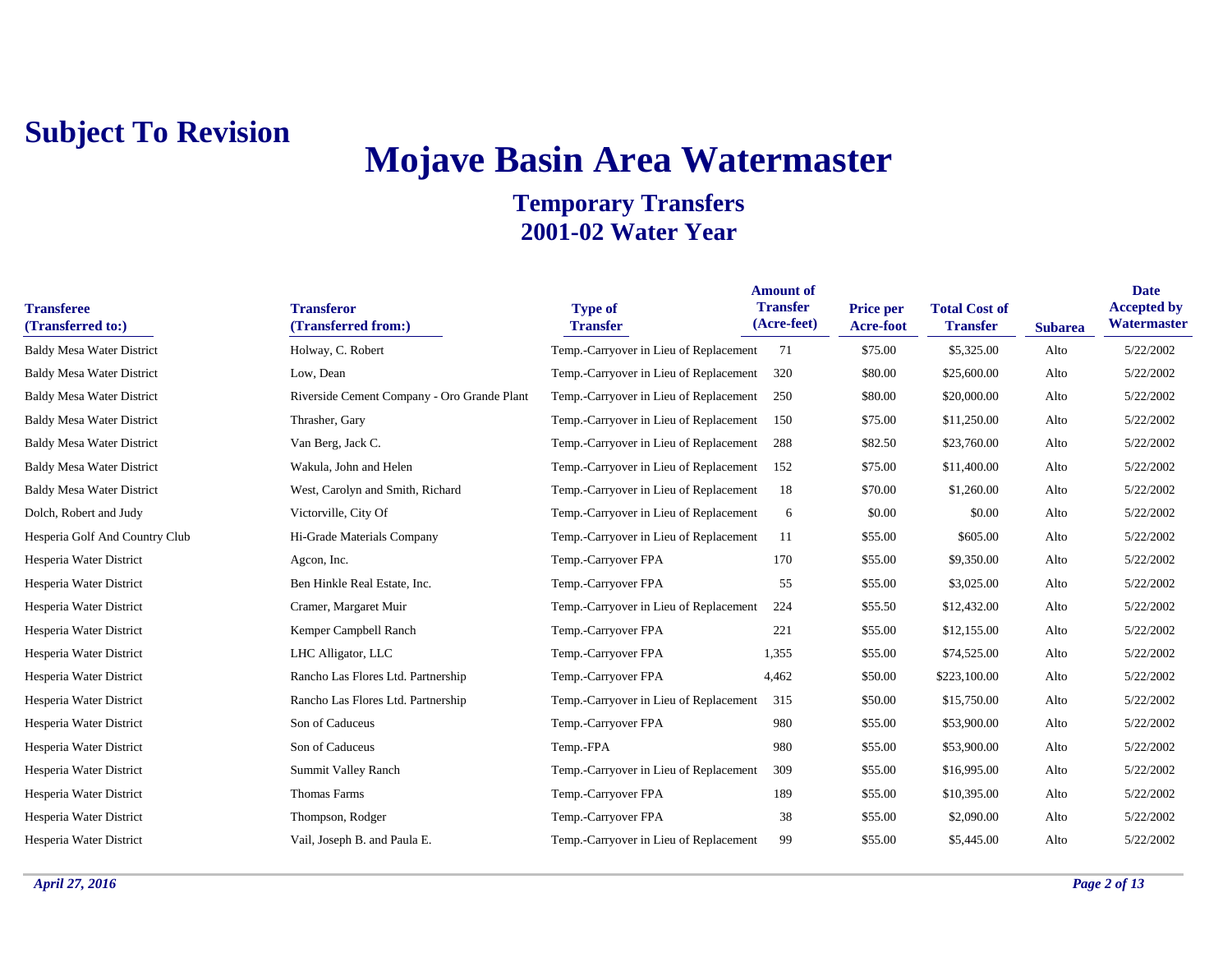# **Mojave Basin Area Watermaster**

| <b>Transferee</b><br>(Transferred to:)   | <b>Transferor</b><br>(Transferred from:) | <b>Type of</b><br><b>Transfer</b>      | <b>Amount of</b><br><b>Transfer</b><br>(Acre-feet) | <b>Price per</b><br><b>Acre-foot</b> | <b>Total Cost of</b><br><b>Transfer</b> | <b>Subarea</b> | <b>Date</b><br><b>Accepted by</b><br>Watermaster |
|------------------------------------------|------------------------------------------|----------------------------------------|----------------------------------------------------|--------------------------------------|-----------------------------------------|----------------|--------------------------------------------------|
| Hesperia Water District                  | Wackeen, Caesar                          | Temp.-Carryover FPA                    | 664                                                | \$55.00                              | \$36,520.00                             | Alto           | 5/22/2002                                        |
| Hesperia Water District                  | Western Water Company                    | Temp.-Carryover FPA                    | 1,585                                              | \$55.00                              | \$87,175.00                             | Alto           | 5/22/2002                                        |
| Hesperia Water District                  | Wyatt Family Trust                       | Temp.-Carryover FPA                    | 56                                                 | \$55.00                              | \$3,080.00                              | Alto           | 5/22/2002                                        |
| San Bernardino County Service Area 64    | CDFG - Mojave Narrows Regional Park      | Temp.-Carryover in Lieu of Replacement | 422                                                | \$50.00                              | \$21,100.00                             | Alto           | 5/22/2002                                        |
| San Bernardino County Service Area 64    | San Bernardino County Service Area 42    | Temp.-Carryover in Lieu of Replacement | 62                                                 | \$50.00                              | \$3,100.00                              | Alto           | 5/22/2002                                        |
| San Bernardino County Service Area 70C   | CDFG - Mojave Narrows Regional Park      | Temp.-Carryover in Lieu of Replacement | 3                                                  | \$50.00                              | \$150.00                                | Alto           | 5/22/2002                                        |
| San Bernardino County Service Area 70C   | San Bernardino County Service Area 42    | Temp.-Carryover in Lieu of Replacement | 61                                                 | \$50.00                              | \$3,050.00                              | Alto           | 5/22/2002                                        |
| San Bernardino County Service Area 70J   | CDFG - Mojave Narrows Regional Park      | Temp.-Carryover in Lieu of Replacement | 624                                                | \$50.00                              | \$31,200.00                             | Alto           | 5/22/2002                                        |
| San Bernardino County Service Area 70J   | San Bernardino County Service Area 42    | Temp.-Carryover in Lieu of Replacement | 62                                                 | \$50.00                              | \$3,100.00                              | Alto           | 5/22/2002                                        |
| San Bernardino County Service Area 70L   | CDFG - Mojave Narrows Regional Park      | Temp.-Carryover in Lieu of Replacement | 24                                                 | \$50.00                              | \$1,200.00                              | Alto           | 5/22/2002                                        |
| San Bernardino County Service Area 70L   | San Bernardino County Service Area 42    | Temp.-Carryover in Lieu of Replacement | 61                                                 | \$50.00                              | \$3,050.00                              | Alto           | 5/22/2002                                        |
| Simmons, Jack H. and Ethun, Claudia      | Abbott, Leonard C.                       | Temp.-Carryover FPA                    | 53                                                 | \$0.00                               | \$0.00                                  | Alto           | 5/22/2002                                        |
| Southdown California Cement, L.L.C.      | CalMat Company                           | Temp.-Carryover in Lieu of Replacement | 541                                                | \$50.00                              | \$27,050.00                             | Alto           | 5/22/2002                                        |
| Southdown California Cement, L.L.C.      | Hi-Grade Materials Company               | Temp.-Carryover in Lieu of Replacement | 44                                                 | \$70.00                              | \$3,080.00                              | Alto           | 5/22/2002                                        |
| Southern California Water Company        | American States Water Company            | Temp.-Carryover in Lieu of Replacement | 239                                                | \$55.00                              | \$13,145.00                             | Alto           | 5/22/2002                                        |
| Thunderbird County Water District        | Bastianon, Remo E.                       | Temp.-Carryover in Lieu of Replacement | 24                                                 | \$65.00                              | \$1,560.00                              | Alto           | 5/22/2002                                        |
| Victor Valley Community College District | American States Water Company            | Temp.-Carryover in Lieu of Replacement | 189                                                | \$55.00                              | \$10,395.00                             | Alto           | 5/22/2002                                        |
| Apple Valley Ranchos Water Company       | Brown, Bobby G. and Valeria R.           | Temp.-Carryover FPA                    | 29                                                 | \$70.00                              | \$2,030.00                              | Alto           | 7/24/2002                                        |
| Apple Valley Ranchos Water Company       | Fischer, Elmer G. and Beverly C.         | Temp.-Carryover FPA                    | -1                                                 | \$70.00                              | \$70.00                                 | Alto           | 7/24/2002                                        |
| Apple Valley Ranchos Water Company       | Fischer, Elmer G. and Beverly C.         | Temp.-FPA                              | 27                                                 | \$70.00                              | \$1,890.00                              | Alto           | 7/24/2002                                        |
| Apple Valley Ranchos Water Company       | McCall, Rex                              | Temp.-Carryover FPA                    | 31                                                 | \$70.00                              | \$2,170.00                              | Alto           | 7/24/2002                                        |
| Apple Valley Ranchos Water Company       | Nunn, Donald and Pearl                   | Temp.-Carryover FPA                    | 36                                                 | \$70.00                              | \$2,520.00                              | Alto           | 7/24/2002                                        |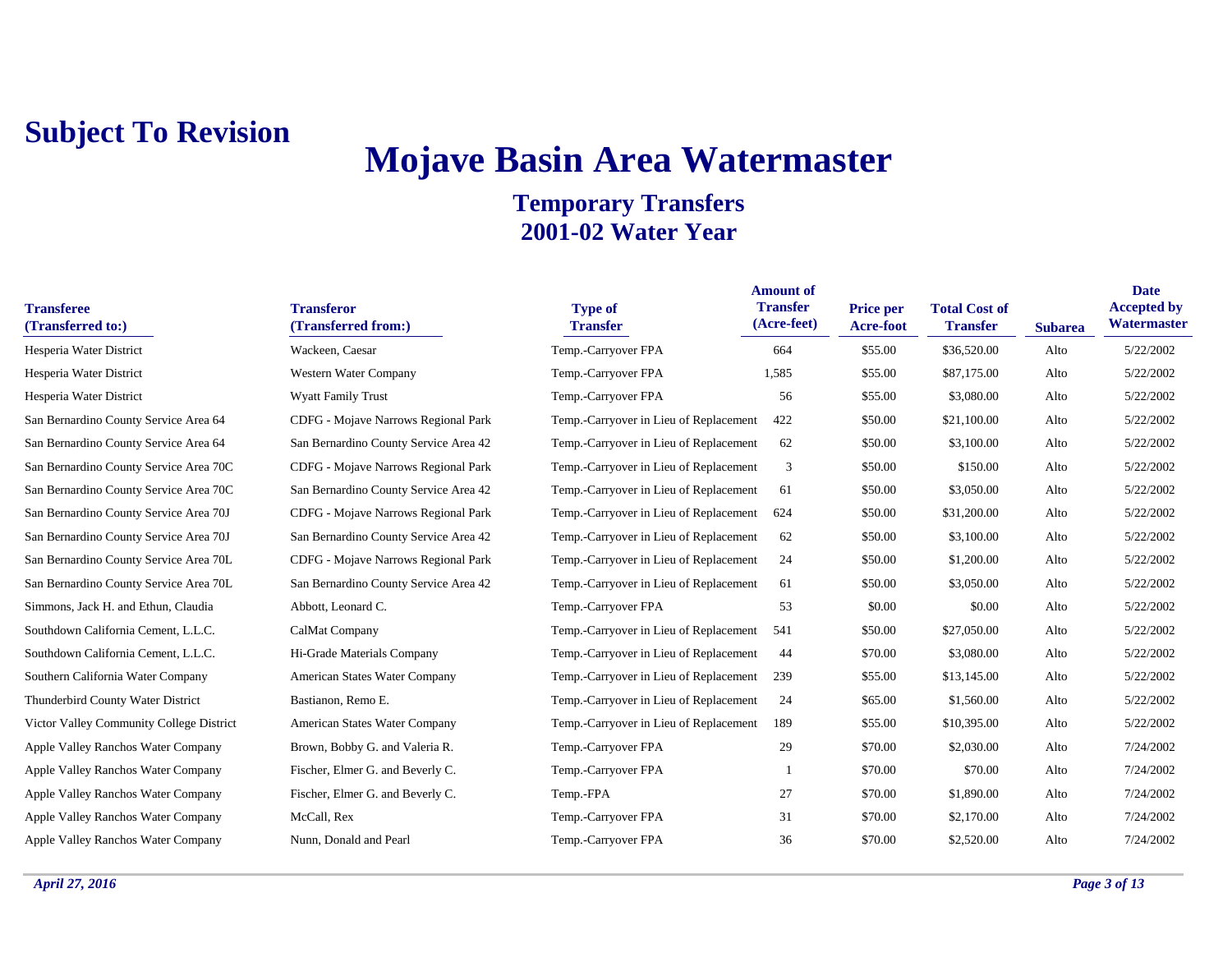# **Mojave Basin Area Watermaster**

| <b>Transferee</b><br>(Transferred to:)     | <b>Transferor</b><br>(Transferred from:)   | <b>Type of</b><br><b>Transfer</b> | <b>Amount of</b><br><b>Transfer</b><br>(Acre-feet) | <b>Price per</b><br>Acre-foot | <b>Total Cost of</b><br><b>Transfer</b> | <b>Subarea</b> | <b>Date</b><br><b>Accepted by</b><br>Watermaster |
|--------------------------------------------|--------------------------------------------|-----------------------------------|----------------------------------------------------|-------------------------------|-----------------------------------------|----------------|--------------------------------------------------|
| Apple Valley Ranchos Water Company         | West, Howard and Suzy                      | Temp.-Carryover FPA               | 58                                                 | \$70.00                       | \$4,060.00                              | Alto           | 7/24/2002                                        |
| Hesperia Water District                    | Cunningham, William E. and Gloria M.       | Temp.-Carryover FPA               | 3                                                  | \$55.00                       | \$165.00                                | Alto           | 8/28/2002                                        |
| Hesperia Water District                    | Lake Arrowhead Community Services District | Temp.-Carryover FPA               | 525                                                | \$55.00                       | \$28,875.00                             | Alto           | 8/28/2002                                        |
| Mojave Water Agency                        | Jess Ranch Water Company                   | Temp.-Carryover FPA               | 5,984                                              | \$69.02                       | \$413,000.00                            | Alto           | 8/28/2002                                        |
| Apple Valley Heights County Water District | Keel, Al J. and Barbara                    | Temp.-Carryover FPA               | 20                                                 | \$65.00                       | \$1,300.00                              | Alto           | 9/25/2002                                        |
| Apple Valley Ranchos Water Company         | Apple Valley, Town Of                      | Temp.-Carryover FPA               | 225                                                | \$70.00                       | \$15,750.00                             | Alto           | 9/25/2002                                        |
| Apple Valley Ranchos Water Company         | Bastianon, Remo E.                         | Temp.-Carryover FPA               | 15                                                 | \$70.00                       | \$1,050.00                              | Alto           | 9/25/2002                                        |
| Apple Valley Ranchos Water Company         | Fisher, Dolores                            | Temp.-Carryover FPA               | 36                                                 | \$70.00                       | \$2,520.00                              | Alto           | 9/25/2002                                        |
| Apple Valley Ranchos Water Company         | Fisher, Jerome                             | Temp.-Carryover FPA               | 144                                                | \$70.00                       | \$10,080.00                             | Alto           | 9/25/2002                                        |
| Apple Valley Ranchos Water Company         | Mojave Water Agency                        | Temp.-Carryover FPA               | 1,000                                              | \$69.02                       | \$69,020.00                             | Alto           | 9/25/2002                                        |
| Apple Valley Ranchos Water Company         | Parker Revocable Trust, D. E. and G. J.    | Temp.-Carryover FPA               | 10                                                 | \$70.00                       | \$700.00                                | Alto           | 9/25/2002                                        |
| Apple Valley Ranchos Water Company         | Sanford, Wilbur Clarence                   | Temp.-Carryover FPA               | 8                                                  | \$70.00                       | \$560.00                                | Alto           | 9/25/2002                                        |
| Apple Valley Ranchos Water Company         | Scoggins, Ronald and Kimberly              | Temp.-Carryover FPA               | 30                                                 | \$70.00                       | \$2,100.00                              | Alto           | 9/25/2002                                        |
| Apple Valley Ranchos Water Company         | Trekell, Brian                             | Temp.-Carryover FPA               | 56                                                 | \$70.00                       | \$3,920.00                              | Alto           | 9/25/2002                                        |
| Apple Valley Ranchos Water Company         | Vogler, et al.                             | Temp.-Carryover FPA               | 48                                                 | \$70.00                       | \$3,360.00                              | Alto           | 9/25/2002                                        |
| Apple Valley Ranchos Water Company         | Ward, Ken and Barbara                      | Temp.-Carryover FPA               | 16                                                 | \$70.00                       | \$1,120.00                              | Alto           | 9/25/2002                                        |
| <b>Baldy Mesa Water District</b>           | Mojave Water Agency                        | Temp.-Carryover FPA               | 2,000                                              | \$69.02                       | \$138,040.00                            | Alto           | 9/25/2002                                        |
| Luth, Ken                                  | Van Leeuwen Family Trust                   | Temp.-Carryover FPA               | 20                                                 | \$0.00                        | \$0.00                                  | Alto           | 9/25/2002                                        |
| San Bernardino County Service Area 64      | Mojave Water Agency                        | Temp.-Carryover FPA               | 550                                                | \$69.02                       | \$37,961.00                             | Alto           | 9/25/2002                                        |
| San Bernardino County Service Area 70C     | Mojave Water Agency                        | Temp.-Carryover FPA               | 73                                                 | \$69.02                       | \$5,038.46                              | Alto           | 9/25/2002                                        |
| San Bernardino County Service Area 70J     | Mojave Water Agency                        | Temp.-Carryover FPA               | 780                                                | \$69.02                       | \$53,835.60                             | Alto           | 9/25/2002                                        |
| San Bernardino County Service Area 70L     | Mojave Water Agency                        | Temp.-Carryover FPA               | 97                                                 | \$69.02                       | \$6,694.94                              | Alto           | 9/25/2002                                        |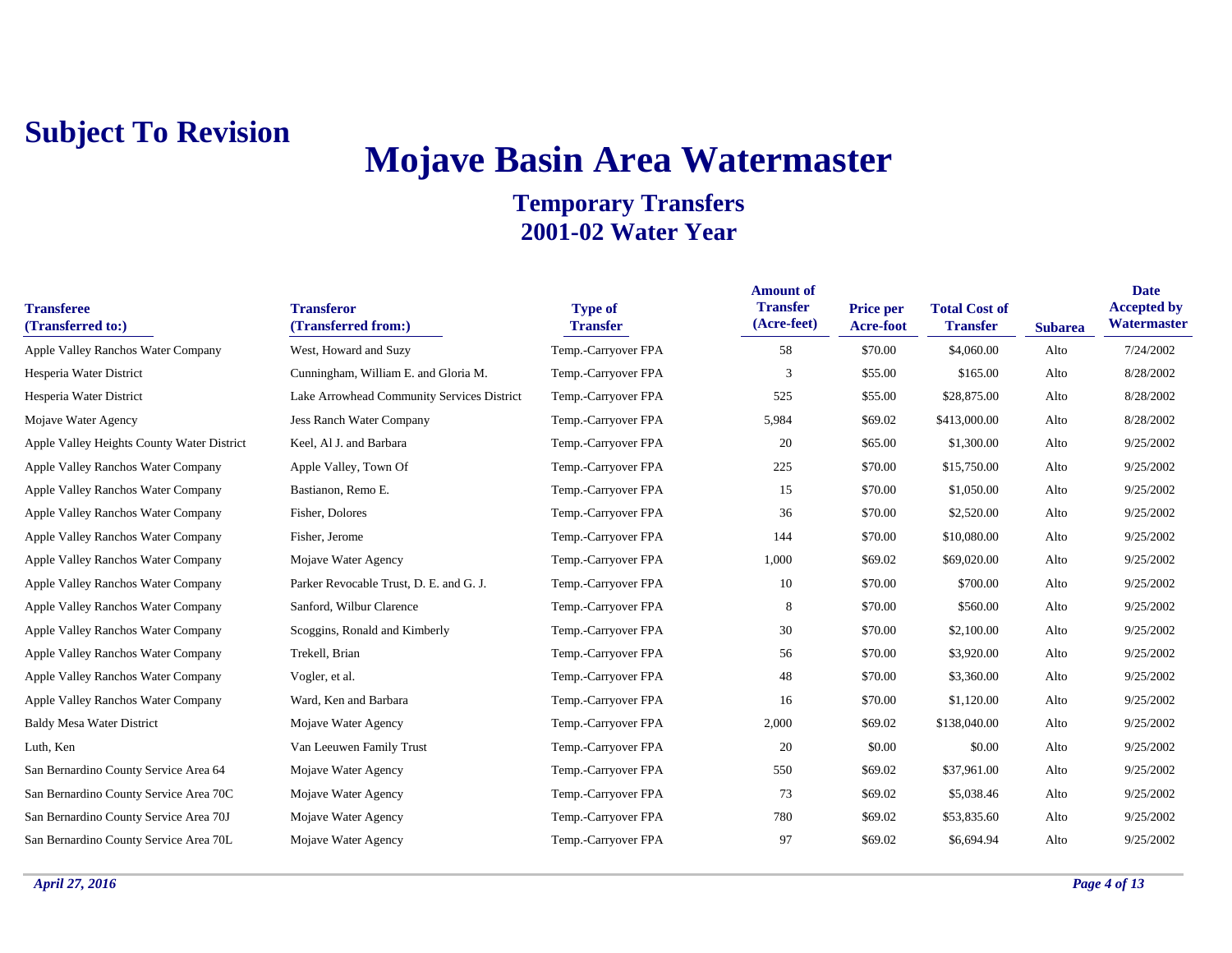## **Mojave Basin Area Watermaster**

| <b>Transferee</b><br>(Transferred to:) | <b>Transferor</b><br>(Transferred from:) | <b>Type of</b><br><b>Transfer</b> | <b>Amount of</b><br><b>Transfer</b><br>(Acre-feet) | <b>Price per</b><br>Acre-foot | <b>Total Cost of</b><br><b>Transfer</b> | <b>Subarea</b> | <b>Date</b><br><b>Accepted by</b><br>Watermaster |
|----------------------------------------|------------------------------------------|-----------------------------------|----------------------------------------------------|-------------------------------|-----------------------------------------|----------------|--------------------------------------------------|
| Victor Valley Memorial Park            | Keel, Al J. and Barbara                  | Temp.-Carryover FPA               |                                                    | \$70.00                       | \$280.00                                | Alto           | 9/25/2002                                        |
| Victor Valley Memorial Park            | Pettis Family Trust                      | Temp.-Carryover FPA               | 40                                                 | \$70.00                       | \$2,800.00                              | Alto           | 9/25/2002                                        |
| Victor Valley Memorial Park            | Weber, Dave                              | Temp.-Carryover FPA               | 6                                                  | \$70.00                       | \$420.00                                | Alto           | 9/25/2002                                        |
| Victor Valley Water District           | Mojave Water Agency                      | Temp.-Carryover FPA               | 1,284                                              | \$69.02                       | \$88,621.68                             | Alto           | 9/25/2002                                        |
| Victorville, City Of                   | Mojave Water Agency                      | Temp.-Carryover FPA               | 200                                                | \$69.02                       | \$13,804.00                             | Alto           | 9/25/2002                                        |
|                                        |                                          | Alto Subtotal (93)                | 31,949                                             |                               | \$1,970,852.68                          |                |                                                  |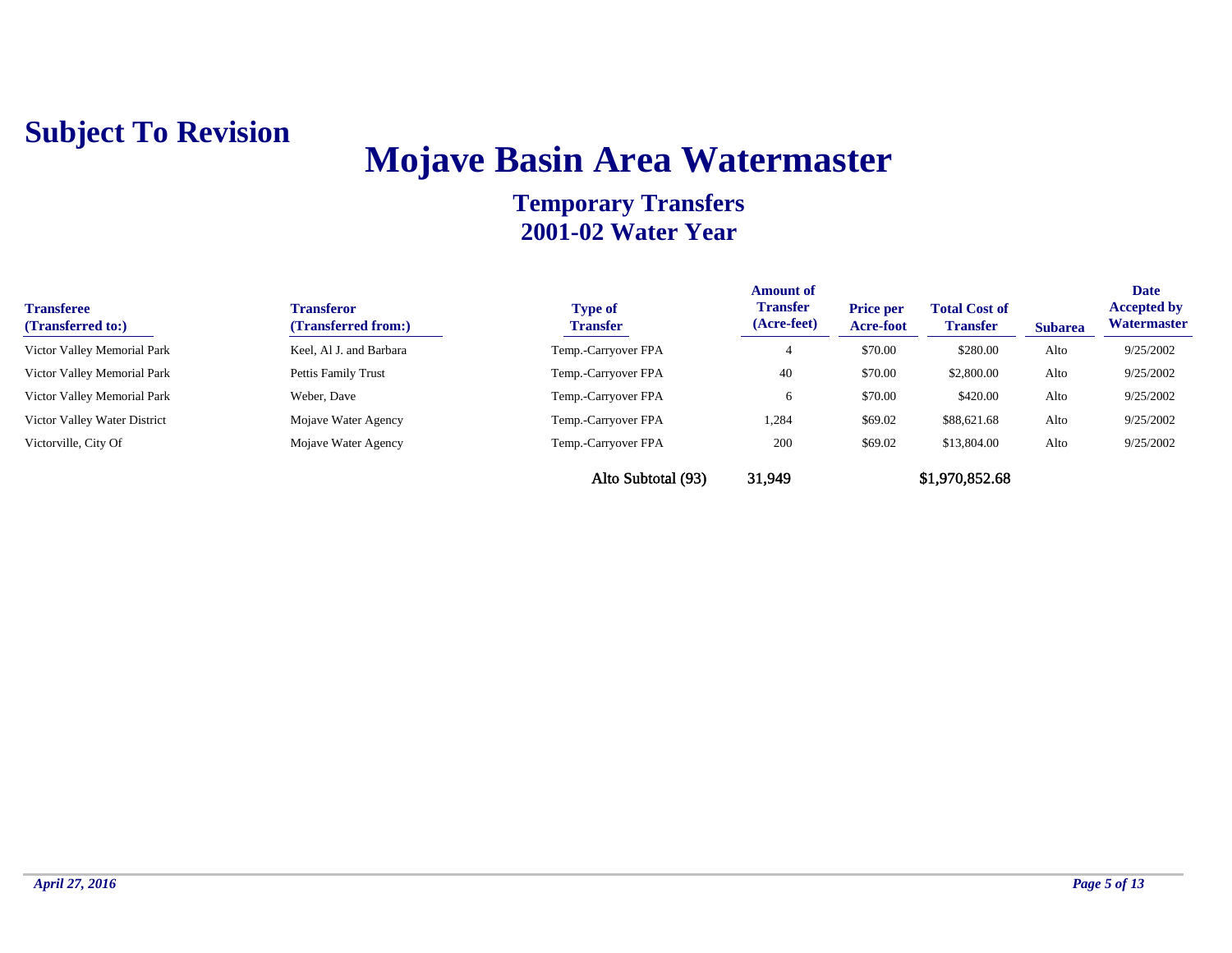## **Mojave Basin Area Watermaster**

| <b>Transferee</b><br>(Transferred to:) | <b>Transferor</b><br>(Transferred from:) | <b>Type of</b><br><b>Transfer</b>      | <b>Amount of</b><br><b>Transfer</b><br>(Acre-feet) | Price per<br>Acre-foot | <b>Total Cost of</b><br><b>Transfer</b> | <b>Subarea</b> | <b>Date</b><br><b>Accepted by</b><br>Watermaster |
|----------------------------------------|------------------------------------------|----------------------------------------|----------------------------------------------------|------------------------|-----------------------------------------|----------------|--------------------------------------------------|
| Calico Lakes Homeowners Association    | Western Horizon Associates, Inc.         | Temp.-Carryover in Lieu of Replacement | 82                                                 | \$25.00                | \$2,050.00                              | Baja           | 5/22/2002                                        |
| Cheyenne Lake, Inc.                    | Western Horizon Associates, Inc.         | Temp.-Carryover in Lieu of Replacement | 129                                                | \$25.00                | \$3,225.00                              | Baja           | 5/22/2002                                        |
| First CPA LLC                          | Western Horizon Associates, Inc.         | Temp.-Carryover in Lieu of Replacement | 6                                                  | \$25.00                | \$150.00                                | Baja           | 5/22/2002                                        |
| Hanson Aggregates WRP, Inc.            | Ward, Ernest and Laura                   | Temp.-Carryover in Lieu of Replacement | 20                                                 | \$45.00                | \$900.00                                | Baja           | 5/22/2002                                        |
| Hanson Aggregates WRP, Inc.            | Ward, et al.                             | Temp.-Carryover in Lieu of Replacement | 13                                                 | \$45.00                | \$585.00                                | Baja           | 5/22/2002                                        |
| Lake Wainani Owners Association        | Western Horizon Associates, Inc.         | Temp.-Carryover FPA                    | 20                                                 | \$25.00                | \$500.00                                | Baja           | 5/22/2002                                        |
| Mojave Water Agency                    | Brown, Ronald A.                         | Carryover-FPA Purchase Program         | 64                                                 | \$38.00                | \$2,432.00                              | Baja           | 5/22/2002                                        |
| Mojave Water Agency                    | Cho Brothers Ranch                       | Carryover-FPA Purchase Program         | $\overline{4}$                                     | \$38.00                | \$152.00                                | Baja           | 5/22/2002                                        |
| Mojave Water Agency                    | Dick Van Dam Dairy                       | Carryover-FPA Purchase Program         | 145                                                | \$38.00                | \$5,510.00                              | Baja           | 5/22/2002                                        |
| Mojave Water Agency                    | Harter, Joe and Sue                      | Carryover-FPA Purchase Program         | 235                                                | \$38.00                | \$8,930.00                              | Baja           | 5/22/2002                                        |
| Mojave Water Agency                    | Hilarides, Frank                         | FPA-FPA Purchase Program               | 15                                                 | \$38.00                | \$570.00                                | Baja           | 5/22/2002                                        |
| Mojave Water Agency                    | Hutchison, William O.                    | Carryover-FPA Purchase Program         | 66                                                 | \$38.00                | \$2,508.00                              | Baja           | 5/22/2002                                        |
| Mojave Water Agency                    | Johnson, James R. and Ellen              | Carryover-FPA Purchase Program         | 5                                                  | \$38.00                | \$190.00                                | Baja           | 5/22/2002                                        |
| Mojave Water Agency                    | Kasner, Robert                           | FPA-FPA Purchase Program               | 259                                                | \$38.00                | \$9,842.00                              | Baja           | 5/22/2002                                        |
| Mojave Water Agency                    | Liang, Yuan - I and Tzu - Mei Chen       | Carryover-FPA Purchase Program         | $\overline{7}$                                     | \$38.00                | \$266.00                                | Baja           | 5/22/2002                                        |
| Mojave Water Agency                    | New Springs Limited Partnership          | Carryover-FPA Purchase Program         | 163                                                | \$38.00                | \$6,194.00                              | Baja           | 5/22/2002                                        |
| Mojave Water Agency                    | Perko, Bert K.                           | FPA-FPA Purchase Program               | 2                                                  | \$38.00                | \$76.00                                 | Baja           | 5/22/2002                                        |
| Mojave Water Agency                    | Rossi, James L. and Naomi I.             | Carryover-FPA Purchase Program         | 28                                                 | \$38.00                | \$1,064.00                              | Baja           | 5/22/2002                                        |
| Mojave Water Agency                    | The 160 Newberry Ranch California, Ltd.  | Carryover-FPA Purchase Program         | 15                                                 | \$38.00                | \$570.00                                | Baja           | 5/22/2002                                        |
| Mojave Water Agency                    | Van Diest, Cornelius                     | Carryover-FPA Purchase Program         | 18                                                 | \$38.00                | \$684.00                                | Baja           | 5/22/2002                                        |
| O. F. D. L., Inc.                      | Western Horizon Associates, Inc.         | Temp.-Carryover in Lieu of Replacement | 82                                                 | \$25.00                | \$2,050.00                              | Baja           | 5/22/2002                                        |
| St. Antony Coptic Orthodox Monastery   | Western Horizon Associates, Inc.         | Temp.-Carryover in Lieu of Replacement | 101                                                | \$25.00                | \$2,525.00                              | Baja           | 5/22/2002                                        |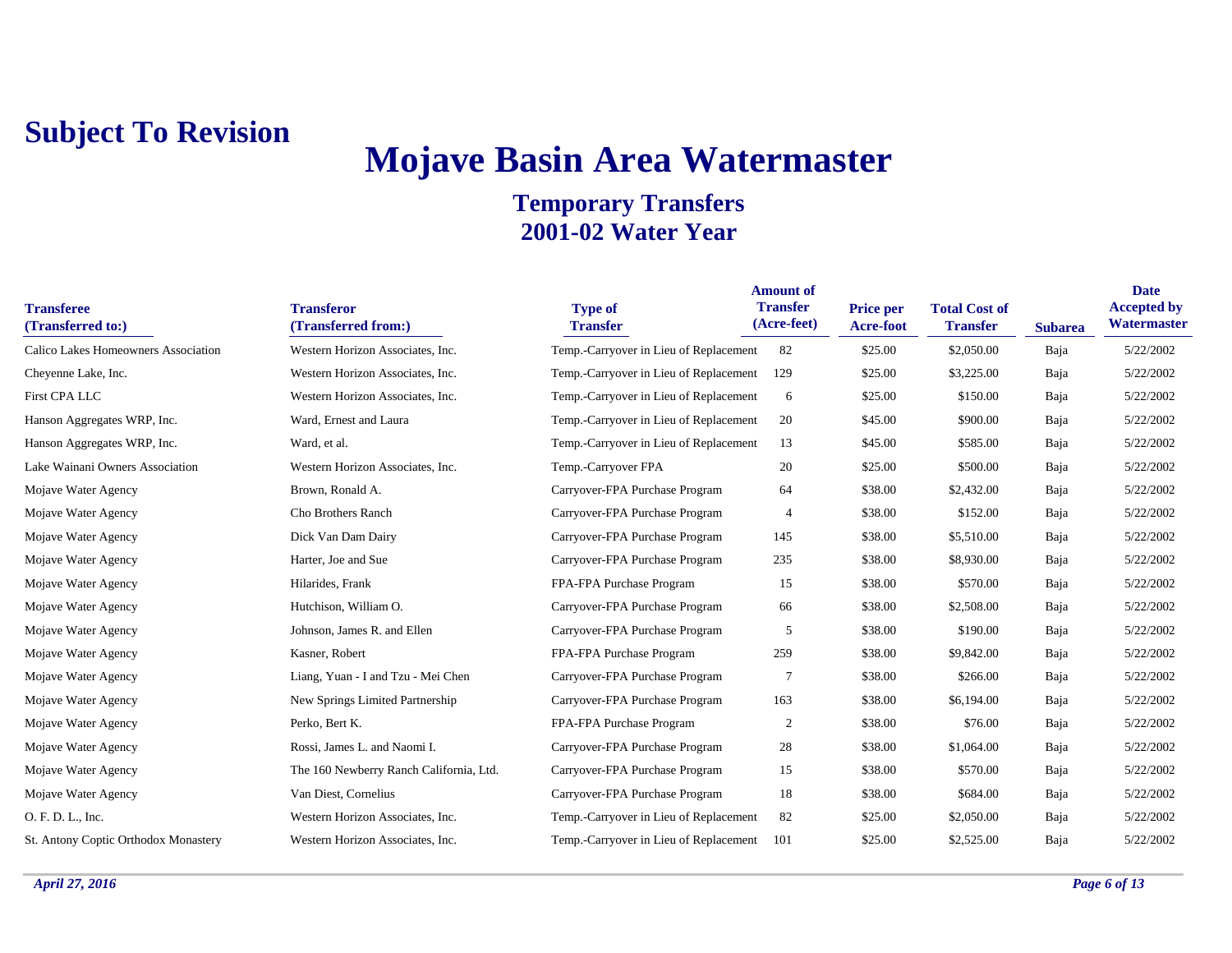## **Mojave Basin Area Watermaster**

| <b>Transferee</b><br>(Transferred to:) | <b>Transferor</b><br>(Transferred from:) | <b>Type of</b><br><b>Transfer</b>      | <b>Amount of</b><br><b>Transfer</b><br>(Acre-feet) | <b>Price per</b><br>Acre-foot | <b>Total Cost of</b><br><b>Transfer</b> | <b>Subarea</b> | Date<br><b>Accepted by</b><br>Watermaster |
|----------------------------------------|------------------------------------------|----------------------------------------|----------------------------------------------------|-------------------------------|-----------------------------------------|----------------|-------------------------------------------|
| Wet Set, Inc.                          | Smith, William E. and Patricia A.        | Temp.-Carryover in Lieu of Replacement | -11                                                | \$50.00                       | \$550.00                                | Baja           | 5/22/2002                                 |
| Wet Set, Inc.                          | Western Horizon Associates, Inc.         | Temp.-Carryover in Lieu of Replacement | -60                                                | \$25.00                       | \$1,500.00                              | Baja           | 5/22/2002                                 |
| WLSR, Inc.                             | Western Horizon Associates, Inc.         | Temp.-Carryover in Lieu of Replacement | 52                                                 | \$25.00                       | \$1,300.00                              | Baja           | 5/22/2002                                 |
| Daggett Community Services District    | Western Horizon Associates, Inc.         | Temp.-FPA                              | 125                                                | \$25.00                       | \$3,125.00                              | Baja           | 7/24/2002                                 |
| Western Horizon Associates, Inc.       | Cho Brothers Ranch                       | Temp.-Carryover FPA                    | 500                                                | \$25.00                       | \$12,500.00                             | Baja           | 7/24/2002                                 |
| Lake Jodie Property Owners Association | Hilarides, Frank                         | Temp.-Carryover FPA                    | 200                                                | \$10.00                       | \$2,000.00                              | Baja           | 8/28/2002                                 |
| Sunray Energy, Inc.                    | Alta Power Generation L.L.C.             | Temp.-Carryover FPA                    | 285                                                | \$0.00                        | \$0.00                                  | Baja           | 8/28/2002                                 |
| Conner, William H.                     | Hilarides, Frank                         | Temp.-Carryover FPA                    | 40                                                 | \$25.00                       | \$1,000.00                              | Baja           | 9/25/2002                                 |
| Harter, Joe and Sue                    | Morris, Julia V.                         | Temp.-Carryover FPA                    | 244                                                | \$7.50                        | \$1,830.00                              | Baja           | 9/25/2002                                 |
| Hutchison, William O.                  | Hilarides, Frank                         | Temp.-Carryover FPA                    | 290                                                | \$10.00                       | \$2,900.00                              | Baja           | 9/25/2002                                 |
| Levine, Leslie                         | Hutchison, William O.                    | Temp.-Carryover FPA                    | 250                                                | \$7.50                        | \$1,875.00                              | Baja           | 9/25/2002                                 |
|                                        |                                          | Baja Subtotal (33)                     | 3,536                                              |                               | \$79,553.00                             |                |                                           |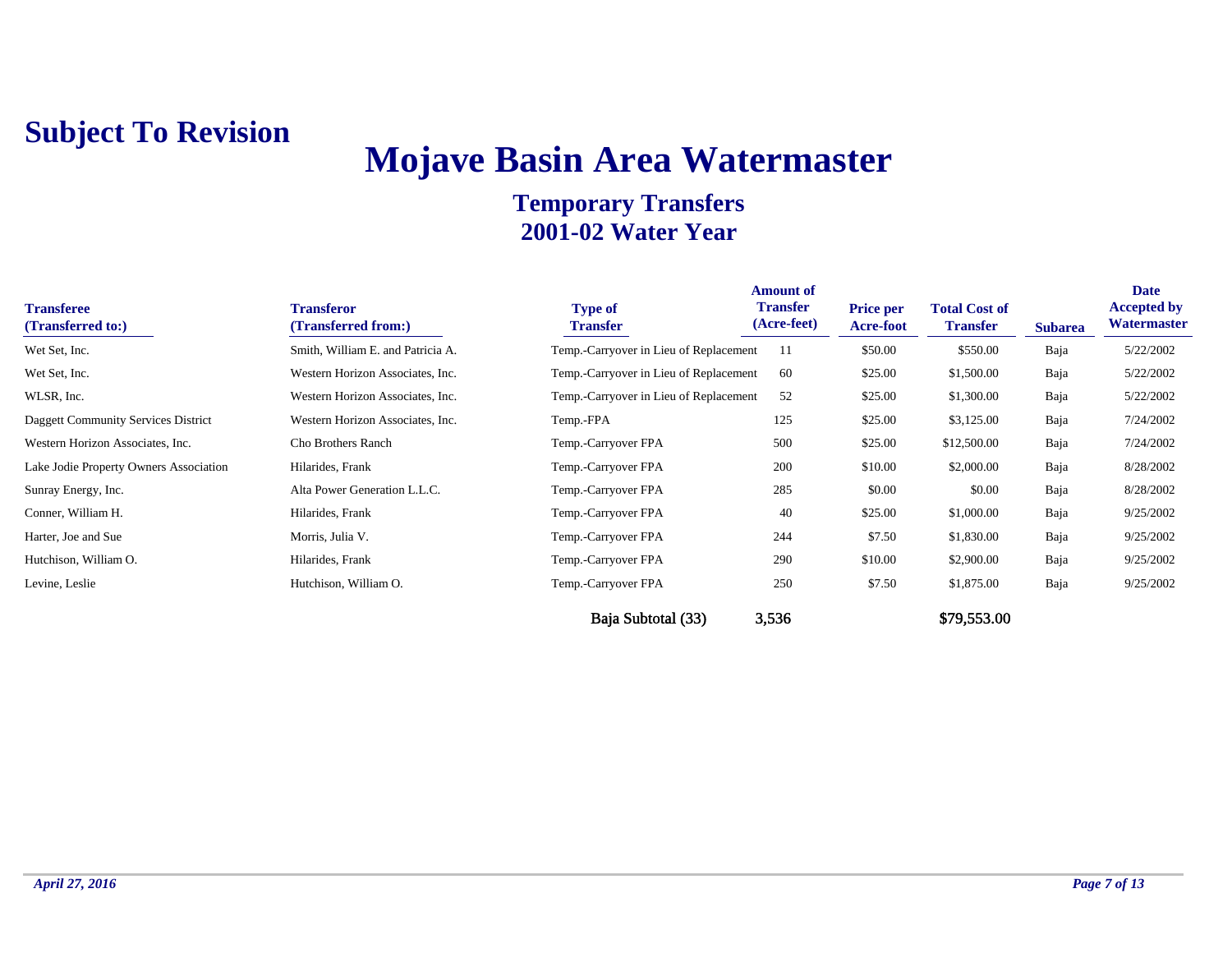## **Mojave Basin Area Watermaster**

| <b>Transferee</b><br>(Transferred to:)                                              | <b>Transferor</b><br>(Transferred from:) | <b>Type of</b><br><b>Transfer</b> | <b>Amount of</b><br><b>Transfer</b><br>(Acre-feet) | <b>Price per</b><br><b>Acre-foot</b> | <b>Total Cost of</b><br><b>Transfer</b> | <b>Subarea</b> | <b>Date</b><br><b>Accepted by</b><br>Watermaster |
|-------------------------------------------------------------------------------------|------------------------------------------|-----------------------------------|----------------------------------------------------|--------------------------------------|-----------------------------------------|----------------|--------------------------------------------------|
| Adelanto, City Of                                                                   | Gabrych, Eugene                          | Temp.-Carryover in Lieu of Makeup | 101                                                | \$60.00                              | \$6,060.00                              | C/A            | 5/22/2002                                        |
| Adelanto, City Of                                                                   | Southern California Water Company        | Temp.-Carryover in Lieu of Makeup | 621                                                | \$60.00                              | \$37,260.00                             | C/A            | 5/22/2002                                        |
| Agcon, Inc.                                                                         | Yang, Young Mo                           | Temp.-Carryover in Lieu of Makeup | 19                                                 | \$60.00                              | \$1,140.00                              | C/A            | 5/22/2002                                        |
| Apple Valley Country Club                                                           | Gabrych, Eugene                          | Temp.-Carryover in Lieu of Makeup | 72                                                 | \$65.00                              | \$4,680.00                              | C/A            | 5/22/2002                                        |
| Apple Valley Heights County Water District                                          | Hill, Melvin                             | Temp.-Carryover in Lieu of Makeup | 17                                                 | \$65.00                              | \$1,105.00                              | C/A            | 5/22/2002                                        |
| Apple Valley Ranchos Water Company                                                  | Duran, Frank T. and Duran, Glenda K.     | Temp.-Carryover in Lieu of Makeup | 35                                                 | \$70.00                              | \$2,450.00                              | C/A            | 5/22/2002                                        |
| Apple Valley Ranchos Water Company                                                  | Hill, Melvin                             | Temp.-Carryover in Lieu of Makeup | 1,851                                              | \$65.00                              | \$120,315.00                            | C/A            | 5/22/2002                                        |
| Apple Valley Ranchos Water Company (Jess Ranch Wuran, Frank T. and Duran, Glenda K. |                                          | Temp.-Carryover in Lieu of Makeup | 5                                                  | \$70.00                              | \$350.00                                | C/A            | 5/22/2002                                        |
| Apple Valley View Mutual Water Company                                              | Soppeland, Wayne                         | Temp.-Carryover in Lieu of Makeup | $\overline{4}$                                     | \$65.00                              | \$260.00                                | C/A            | 5/22/2002                                        |
| <b>Baldy Mesa Water District</b>                                                    | Gabrych, Eugene                          | Temp.-Carryover in Lieu of Makeup | 160                                                | \$65.00                              | \$10,400.00                             | C/A            | 5/22/2002                                        |
| CalMat Company                                                                      | Yang, Young Mo                           | Temp.-Carryover in Lieu of Makeup | $\overline{4}$                                     | \$60.00                              | \$240.00                                | C/A            | 5/22/2002                                        |
| CDFG - Mojave Narrows Regional Park                                                 | Southern California Water Company        | Temp.-Carryover in Lieu of Makeup | 143                                                | \$0.00                               | \$0.00                                  | C/A            | 5/22/2002                                        |
| Dolch, Robert and Judy                                                              | Meyers, Lonnie                           | Temp.-Carryover in Lieu of Makeup | 11                                                 | \$65.00                              | \$715.00                                | C/A            | 5/22/2002                                        |
| Fisher, Jerome                                                                      | Van Dam, Eldert and Susan                | Temp.-Carryover in Lieu of Makeup | 49                                                 | \$65.00                              | \$3,185.00                              | C/A            | 5/22/2002                                        |
| Hamilton Trust, Don and Ruth M.                                                     | Soppeland, Wayne                         | Temp.-Carryover in Lieu of Makeup | $\overline{4}$                                     | \$65.00                              | \$260.00                                | C/A            | 5/22/2002                                        |
| Hamilton, et al.                                                                    | Soppeland, Wayne                         | Temp.-Carryover in Lieu of Makeup | 5                                                  | \$65.00                              | \$325.00                                | C/A            | 5/22/2002                                        |
| Hesperia Golf And Country Club                                                      | Gabrych, Eugene                          | Temp.-Carryover in Lieu of Makeup | 73                                                 | \$65.00                              | \$4,745.00                              | C/A            | 5/22/2002                                        |
| Hesperia Water District                                                             | Aguayo, Jeanette L.                      | Temp.-FPA in Lieu of Makeup       | 3                                                  | \$65.00                              | \$195.00                                | C/A            | 5/22/2002                                        |
| Hesperia Water District                                                             | Aguayo, Jeanette L.                      | Temp.-Carryover in Lieu of Makeup | 167                                                | \$65.00                              | \$10,855.00                             | C/A            | 5/22/2002                                        |
| Hesperia Water District                                                             | Brommer, Marvin                          | Temp.-Carryover in Lieu of Makeup | 289                                                | \$65.00                              | \$18,785.00                             | C/A            | 5/22/2002                                        |
| Hesperia Water District                                                             | Gesiriech, Wayne D.                      | Temp.-Carryover in Lieu of Makeup | 17                                                 | \$65.00                              | \$1,105.00                              | C/A            | 5/22/2002                                        |
| Hesperia Water District                                                             | Hare, Thomas R. and Helen P.             | Temp.-Carryover in Lieu of Makeup | 34                                                 | \$65.00                              | \$2,210.00                              | C/A            | 5/22/2002                                        |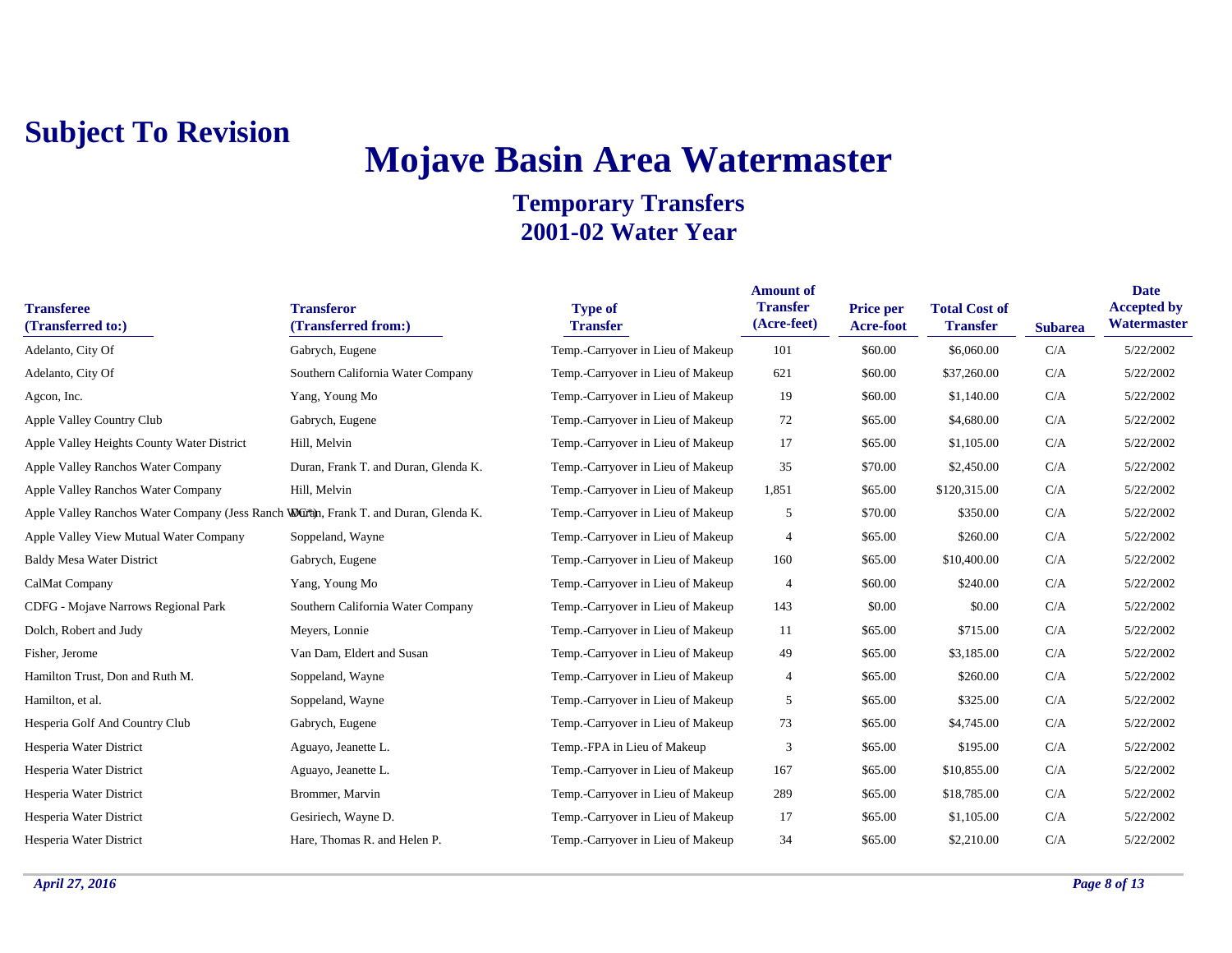## **Mojave Basin Area Watermaster**

| <b>Transferee</b><br>(Transferred to:)      | <b>Transferor</b><br>(Transferred from:)   | <b>Type of</b><br><b>Transfer</b> | <b>Amount of</b><br><b>Transfer</b><br>(Acre-feet) | Price per<br><b>Acre-foot</b> | <b>Total Cost of</b><br><b>Transfer</b> | <b>Subarea</b> | <b>Date</b><br><b>Accepted by</b><br>Watermaster |
|---------------------------------------------|--------------------------------------------|-----------------------------------|----------------------------------------------------|-------------------------------|-----------------------------------------|----------------|--------------------------------------------------|
| Hesperia Water District                     | Jones, Kenneth and Joette                  | Temp.-Carryover in Lieu of Makeup | 28                                                 | \$65.00                       | \$1,820.00                              | C/A            | 5/22/2002                                        |
| Hesperia Water District                     | Jones, Kenneth and Joette                  | Temp.-FPA in Lieu of Makeup       | 22                                                 | \$65.00                       | \$1,430.00                              | C/A            | 5/22/2002                                        |
| Hesperia Water District                     | King, Genevieve E.                         | Temp.-Carryover in Lieu of Makeup | 55                                                 | \$65.00                       | \$3,575.00                              | C/A            | 5/22/2002                                        |
| Hesperia Water District                     | Rozell, James Robert                       | Temp.-FPA in Lieu of Makeup       | 57                                                 | \$65.00                       | \$3,705.00                              | C/A            | 5/22/2002                                        |
| Hesperia Water District                     | Rozell, James Robert                       | Temp.-Carryover in Lieu of Makeup | 71                                                 | \$65.00                       | \$4,615.00                              | C/A            | 5/22/2002                                        |
| Hesperia Water District                     | Southern California Water Company          | Temp.-Carryover in Lieu of Makeup | 1,141                                              | \$60.00                       | \$68,460.00                             | C/A            | 5/22/2002                                        |
| Hi-Grade Materials Company                  | Yang, Young Mo                             | Temp.-Carryover in Lieu of Makeup | 3                                                  | \$60.00                       | \$180.00                                | C/A            | 5/22/2002                                        |
| Kemper Campbell Ranch                       | Hanify, Michael D., dba - White Bear Ranch | Temp.-Carryover in Lieu of Makeup | 22                                                 | \$65.00                       | \$1,430.00                              | C/A            | 5/22/2002                                        |
| Lounsbury, J. Peter and Carolyn             | Soppeland, Wayne                           | Temp.-Carryover in Lieu of Makeup | $\overline{2}$                                     | \$65.00                       | \$130.00                                | C/A            | 5/22/2002                                        |
| Luckey, Manley J.                           | Rios, Mariano V.                           | Temp.-Carryover in Lieu of Makeup | 46                                                 | \$65.00                       | \$2,990.00                              | C/A            | 5/22/2002                                        |
| Mariana Ranchos County Water District       | Soppeland, Wayne                           | Temp.-Carryover in Lieu of Makeup | 36                                                 | \$65.00                       | \$2,340.00                              | C/A            | 5/22/2002                                        |
| Pettis Family Trust                         | Soppeland, Wayne                           | Temp.-Carryover in Lieu of Makeup | 9                                                  | \$65.00                       | \$585.00                                | C/A            | 5/22/2002                                        |
| Riverside Cement Company - Oro Grande Plant | Southern California Water Company          | Temp.-Carryover in Lieu of Makeup | 285                                                | \$65.00                       | \$18,525.00                             | C/A            | 5/22/2002                                        |
| Rudman, Robert T.                           | Soppeland, Wayne                           | Temp.-Carryover in Lieu of Makeup | 8                                                  | \$65.00                       | \$520.00                                | C/A            | 5/22/2002                                        |
| San Bernardino County Service Area 42       | Southern California Water Company          | Temp.-Carryover in Lieu of Makeup | 17                                                 | \$55.00                       | \$935.00                                | C/A            | 5/22/2002                                        |
| San Bernardino County Service Area 64       | Southern California Water Company          | Temp.-Carryover in Lieu of Makeup | 409                                                | \$55.00                       | \$22,495.00                             | C/A            | 5/22/2002                                        |
| San Bernardino County Service Area 70C      | Southern California Water Company          | Temp.-Carryover in Lieu of Makeup | 251                                                | \$55.00                       | \$13,805.00                             | C/A            | 5/22/2002                                        |
| San Bernardino County Service Area 70J      | Southern California Water Company          | Temp.-Carryover in Lieu of Makeup | 108                                                | \$55.00                       | \$5,940.00                              | C/A            | 5/22/2002                                        |
| San Bernardino County Service Area 70L      | Southern California Water Company          | Temp.-Carryover in Lieu of Makeup | 38                                                 | \$55.00                       | \$2,090.00                              | C/A            | 5/22/2002                                        |
| <b>Silver Lakes Association</b>             | Hanify, Michael D., dba - White Bear Ranch | Temp.-Carryover in Lieu of Makeup | 150                                                | \$65.00                       | \$9,750.00                              | C/A            | 5/22/2002                                        |
| <b>Silver Lakes Association</b>             | Soppeland, Wayne                           | Temp.-Carryover in Lieu of Makeup | 157                                                | \$65.00                       | \$10,205.00                             | C/A            | 5/22/2002                                        |
| <b>Silver Lakes Association</b>             | Van Dam, Eldert and Susan                  | Temp.-Carryover in Lieu of Makeup | 150                                                | \$65.00                       | \$9,750.00                              | C/A            | 5/22/2002                                        |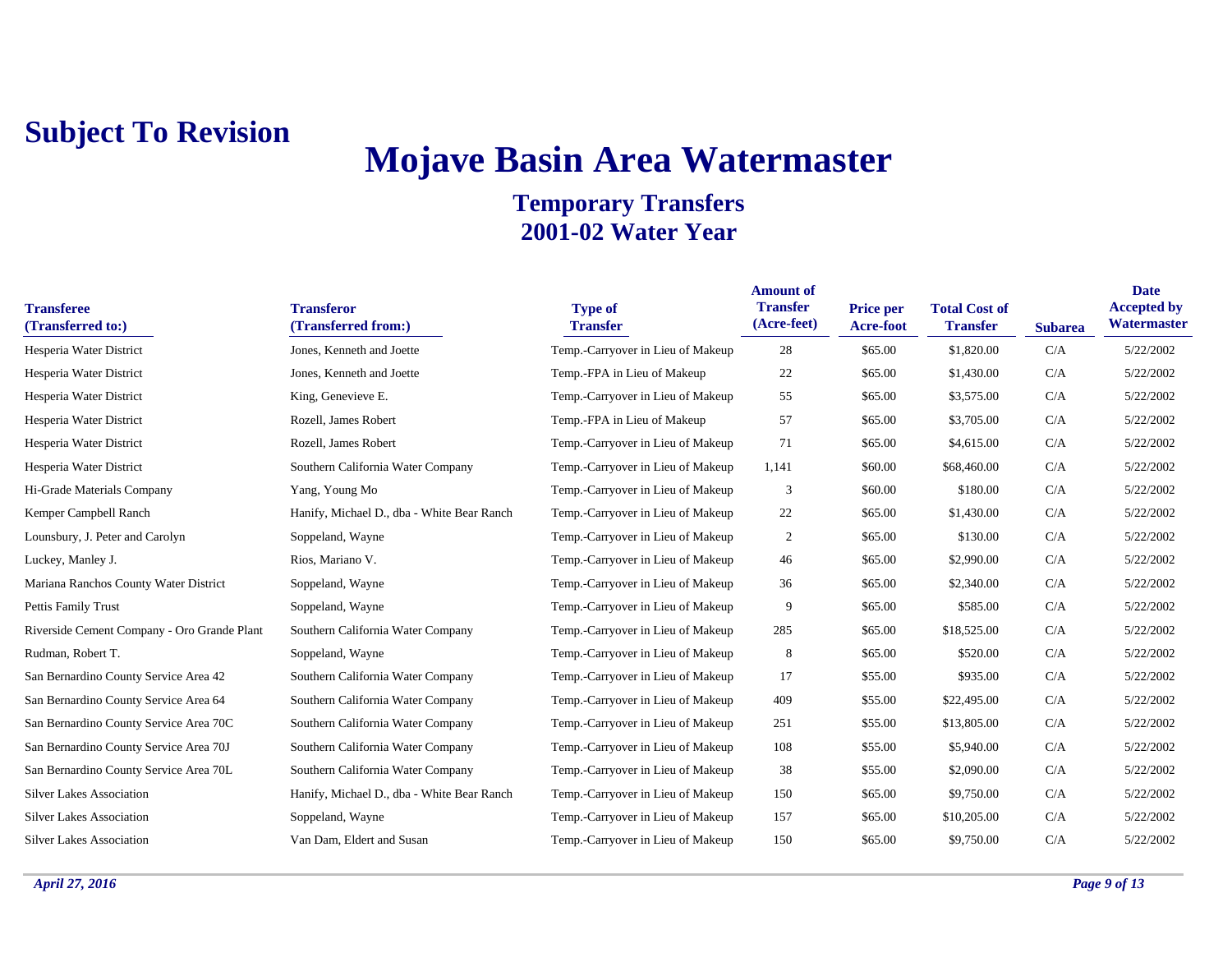# **Mojave Basin Area Watermaster**

| <b>Transferee</b><br>(Transferred to:)   | <b>Transferor</b><br>(Transferred from:) | <b>Type of</b><br><b>Transfer</b> | <b>Amount of</b><br><b>Transfer</b><br>(Acre-feet) | <b>Price per</b><br><b>Acre-foot</b> | <b>Total Cost of</b><br><b>Transfer</b> | <b>Subarea</b> | Date<br><b>Accepted by</b><br>Watermaster |
|------------------------------------------|------------------------------------------|-----------------------------------|----------------------------------------------------|--------------------------------------|-----------------------------------------|----------------|-------------------------------------------|
| Simmons, Jack H. and Ethun, Claudia      | Howard, Norman N.                        | Temp.-Carryover in Lieu of Makeup | 13                                                 | \$65.00                              | \$845.00                                | C/A            | 5/22/2002                                 |
| Son of Caduceus                          | Rios, Mariano V.                         | Temp.-Carryover in Lieu of Makeup | 58                                                 | \$65.00                              | \$3,770.00                              | C/A            | 5/22/2002                                 |
| Southdown California Cement, L.L.C.      | Yang, Young Mo                           | Temp.-Carryover in Lieu of Makeup | 188                                                | \$60.00                              | \$11,280.00                             | C/A            | 5/22/2002                                 |
| Southern California Water Company        | Southern California Water Company        | Temp.-Carryover in Lieu of Makeup | 101                                                | \$55.00                              | \$5,555.00                              | C/A            | 5/22/2002                                 |
| Spring Valley Lake Association           | Kasner Family Limited Partnership        | Temp.-Carryover in Lieu of Makeup | 138                                                | \$65.00                              | \$8,970.00                              | C/A            | 5/22/2002                                 |
| Spring Valley Lake Association           | Van Dam, Eldert and Susan                | Temp.-Carryover in Lieu of Makeup | 100                                                | \$65.00                              | \$6,500.00                              | C/A            | 5/22/2002                                 |
| Spring Valley Lake Country Club          | Gaines, Jack and Mary                    | Temp.-Carryover in Lieu of Makeup | 52                                                 | \$65.00                              | \$3,380.00                              | C/A            | 5/22/2002                                 |
| Thrasher, Gary                           | Southern California Water Company        | Temp.-Carryover in Lieu of Makeup | 20                                                 | \$60.00                              | \$1,200.00                              | C/A            | 5/22/2002                                 |
| Thunderbird County Water District        | Soppeland, Wayne                         | Temp.-Carryover in Lieu of Makeup | 13                                                 | \$65.00                              | \$845.00                                | C/A            | 5/22/2002                                 |
| Van Leeuwen Family Trust                 | Howard, Norman N.                        | Temp.-Carryover in Lieu of Makeup | 33                                                 | \$65.00                              | \$2,145.00                              | C/A            | 5/22/2002                                 |
| Victor Valley Community College District | Gabrych, Eugene                          | Temp.-Carryover in Lieu of Makeup | 26                                                 | \$65.00                              | \$1,690.00                              | C/A            | 5/22/2002                                 |
| Victor Valley Water District             | Southern California Water Company        | Temp.-Carryover in Lieu of Makeup | 2,195                                              | \$60.00                              | \$131,700.00                            | C/A            | 5/22/2002                                 |
| Victorville, City Of                     | Gabrych, Eugene                          | Temp.-Carryover in Lieu of Makeup | 74                                                 | \$65.00                              | \$4,810.00                              | C/A            | 5/22/2002                                 |
| Wackeen, Caesar                          | Southern California Water Company        | Temp.-Carryover in Lieu of Makeup | 33                                                 | \$60.00                              | \$1,980.00                              | C/A            | 5/22/2002                                 |
|                                          |                                          | $C/A$ Subtotal $(58)$             | 9,793                                              |                                      | \$596,585.00                            |                |                                           |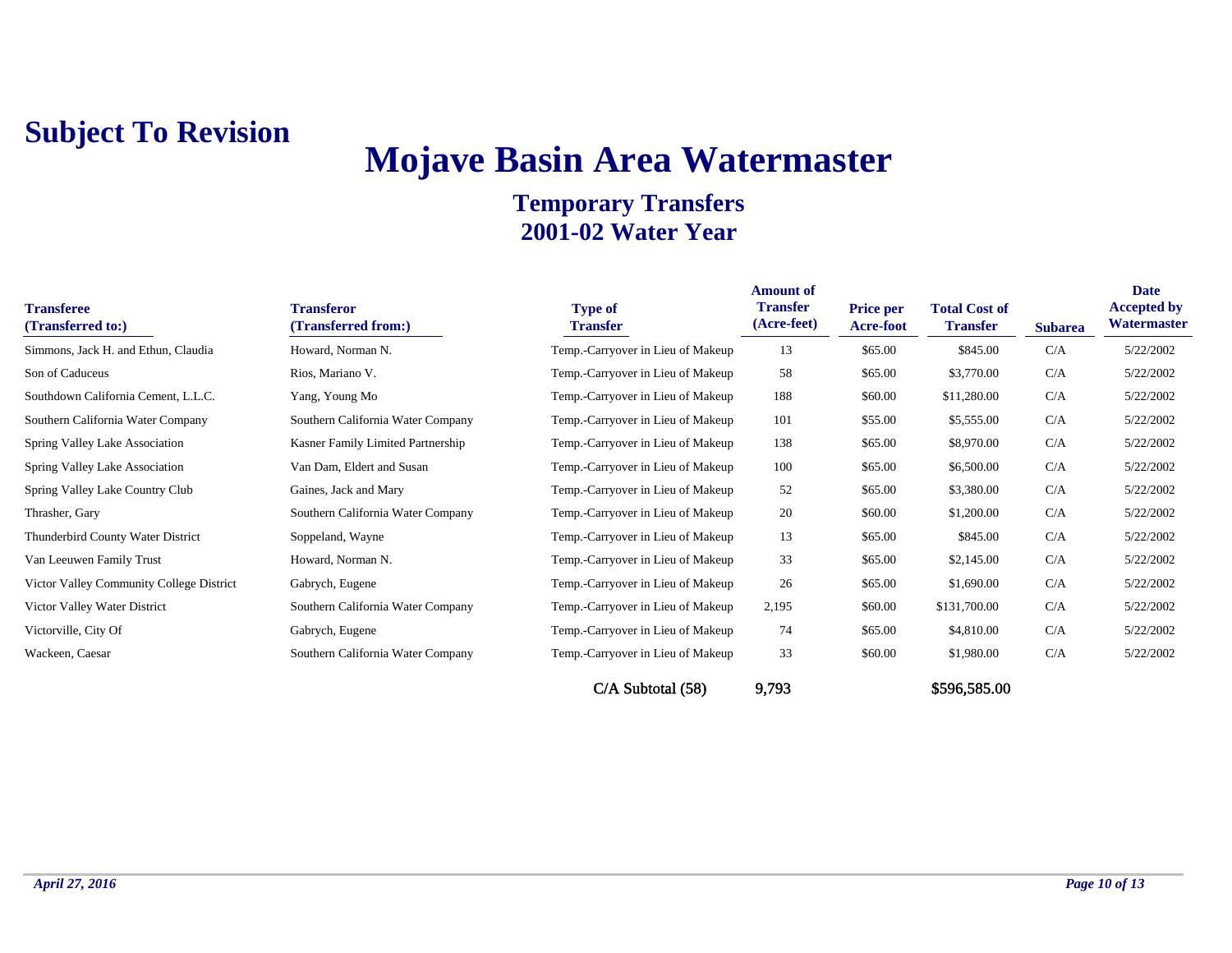## **Mojave Basin Area Watermaster**

| <b>Transferee</b><br>(Transferred to:)     | <b>Transferor</b><br>(Transferred from:) | <b>Type of</b><br><b>Transfer</b>      | <b>Amount of</b><br><b>Transfer</b><br>(Acre-feet) | <b>Price per</b><br><b>Acre-foot</b> | <b>Total Cost of</b><br><b>Transfer</b> | <b>Subarea</b> | <b>Date</b><br><b>Accepted by</b><br>Watermaster |
|--------------------------------------------|------------------------------------------|----------------------------------------|----------------------------------------------------|--------------------------------------|-----------------------------------------|----------------|--------------------------------------------------|
| Bar-Len Mutual Water Company               | Soppeland, Wayne                         | Temp.-Carryover in Lieu of Replacement | 14                                                 | \$70.00                              | \$980.00                                | Centro         | 5/22/2002                                        |
| Hanify, Michael D., dba - White Bear Ranch | Ykema Trust                              | Temp.-Carryover FPA                    | 122                                                | \$0.00                               | \$0.00                                  | Centro         | 5/22/2002                                        |
| Mojave Water Agency                        | Contratto, Robert and Ersula             | Carryover-FPA Purchase Program         | 11                                                 | \$38.00                              | \$418.00                                | Centro         | 5/22/2002                                        |
| <b>Service Rock Products Corporation</b>   | Soppeland, Wayne                         | Temp.-Carryover in Lieu of Replacement | 232                                                | \$70.00                              | \$16,240.00                             | Centro         | 5/22/2002                                        |
| Sun 'N Sky Country Club                    | Southern California Water Company        | Temp.-Carryover in Lieu of Replacement |                                                    | \$1.00                               | \$5.00                                  | Centro         | 5/22/2002                                        |
| Harmsen, James and Ruth Ann                | Ramirez, Jaime and Alicia                | Temp.-Carryover FPA                    | 39                                                 | \$22.00                              | \$858.00                                | Centro         | 9/25/2002                                        |
| Harmsen, James and Ruth Ann                | Ykema Trust                              | Temp.-Carryover FPA                    | 500                                                | \$1.00                               | \$500.00                                | Centro         | 9/25/2002                                        |
|                                            |                                          | Centro Subtotal (7)                    | 923                                                |                                      | \$19,001.00                             |                |                                                  |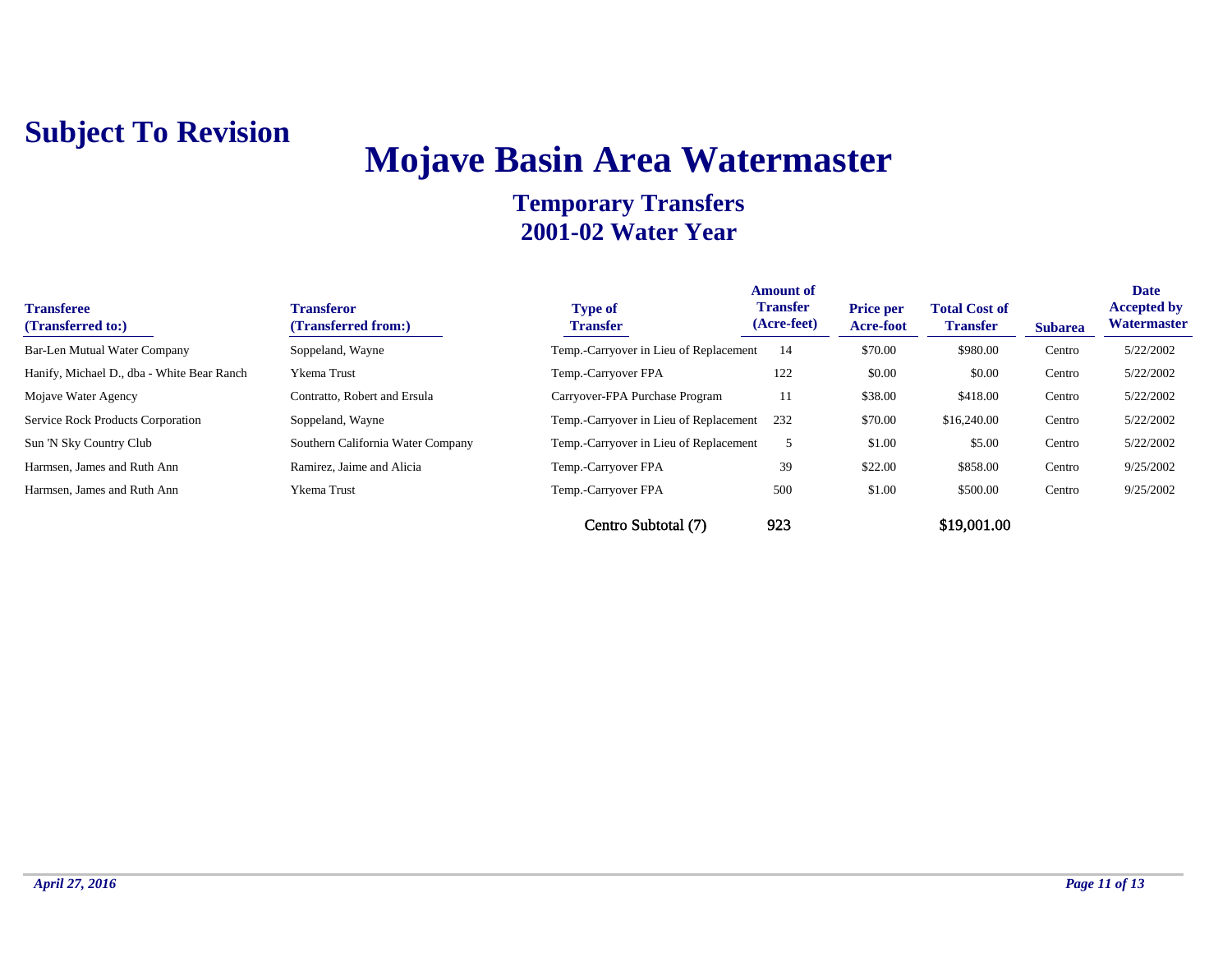## **Mojave Basin Area Watermaster**

| <b>Transferee</b><br>(Transferred to:) | <b>Transferor</b><br>(Transferred from:) | <b>Type of</b><br><b>Transfer</b>      | <b>Amount of</b><br><b>Transfer</b><br>(Acre-feet) | <b>Price per</b><br><b>Acre-foot</b> | <b>Total Cost of</b><br><b>Transfer</b> | <b>Subarea</b> | <b>Date</b><br><b>Accepted by</b><br>Watermaster |
|----------------------------------------|------------------------------------------|----------------------------------------|----------------------------------------------------|--------------------------------------|-----------------------------------------|----------------|--------------------------------------------------|
| Center Water Company                   | Mitsubishi Cement Corporation            | Temp.-Carryover FPA                    | 25                                                 | \$5.00                               | \$125.00                                | Este           | 5/22/2002                                        |
| Desert Dawn Mutual Water Company       | Mitsubishi Cement Corporation            | Temp.-Carryover FPA                    | -7                                                 | \$5.00                               | \$35.00                                 | Este           | 5/22/2002                                        |
| Juniper Riviera County Water District  | Mitsubishi Cement Corporation            | Temp.-Carryover FPA                    | 30                                                 | \$5.00                               | \$150.00                                | Este           | 5/22/2002                                        |
| Mojave Water Agency                    | Bell, Chuck                              | Carryover-FPA Purchase Program         | 22                                                 | \$38.00                              | \$836.00                                | Este           | 5/22/2002                                        |
| Mojave Water Agency                    | Pettigrew, Dan                           | Carryover-FPA Purchase Program         | 75                                                 | \$38.00                              | \$2,850.00                              | Este           | 5/22/2002                                        |
| Mojave Water Agency                    | Pettigrew, Howard L.                     | Carryover-FPA Purchase Program         | 81                                                 | \$38.00                              | \$3,078.00                              | Este           | 5/22/2002                                        |
| Mojave Water Agency                    | Stringer, Edward and Sandra              | Carryover-FPA Purchase Program         | 30                                                 | \$38.00                              | \$1,140.00                              | Este           | 5/22/2002                                        |
| Reed, Mike                             | Mitsubishi Cement Corporation            | Temp.-Carryover FPA                    | 20                                                 | \$5.00                               | \$100.00                                | Este           | 5/22/2002                                        |
| San Bernardino County Service Area 29  | Mitsubishi Cement Corporation            | Temp.-Carryover FPA                    | 18                                                 | \$5.00                               | \$90.00                                 | Este           | 5/22/2002                                        |
| Southern California Water Company      | Mitsubishi Cement Corporation            | Temp.-Carryover FPA                    | 100                                                | \$5.00                               | \$500.00                                | Este           | 5/22/2002                                        |
| Southern California Water Company      | Mitsubishi Cement Corporation            | Temp.-Carryover in Lieu of Replacement | 52                                                 | \$5.00                               | \$260.00                                | Este           | 5/22/2002                                        |
| Specialty Minerals, Inc.               | Mitsubishi Cement Corporation            | Temp.-Carryover FPA                    | 10                                                 | \$5.00                               | \$50.00                                 | Este           | 5/22/2002                                        |
| Specialty Minerals, Inc.               | Mitsubishi Cement Corporation            | Temp.-Carryover in Lieu of Replacement | 3                                                  | \$5.00                               | \$15.00                                 | Este           | 5/22/2002                                        |
| Specialty Minerals, Inc.               | Seals, Elizabeth A.                      | Temp.-Carryover FPA                    | 28                                                 | \$5.00                               | \$140.00                                | Este           | 5/22/2002                                        |
| Weiser, Sidney and Raquel              | Mitsubishi Cement Corporation            | Temp.-Carryover FPA                    | 65                                                 | \$5.00                               | \$325.00                                | Este           | 5/22/2002                                        |
| Weiser, Sidney and Raquel              | Mitsubishi Cement Corporation            | Temp.-Carryover in Lieu of Replacement | 14                                                 | \$5.00                               | \$70.00                                 | Este           | 5/22/2002                                        |
|                                        |                                          | Este Subtotal (16)                     | 580                                                |                                      | \$9,764.00                              |                |                                                  |